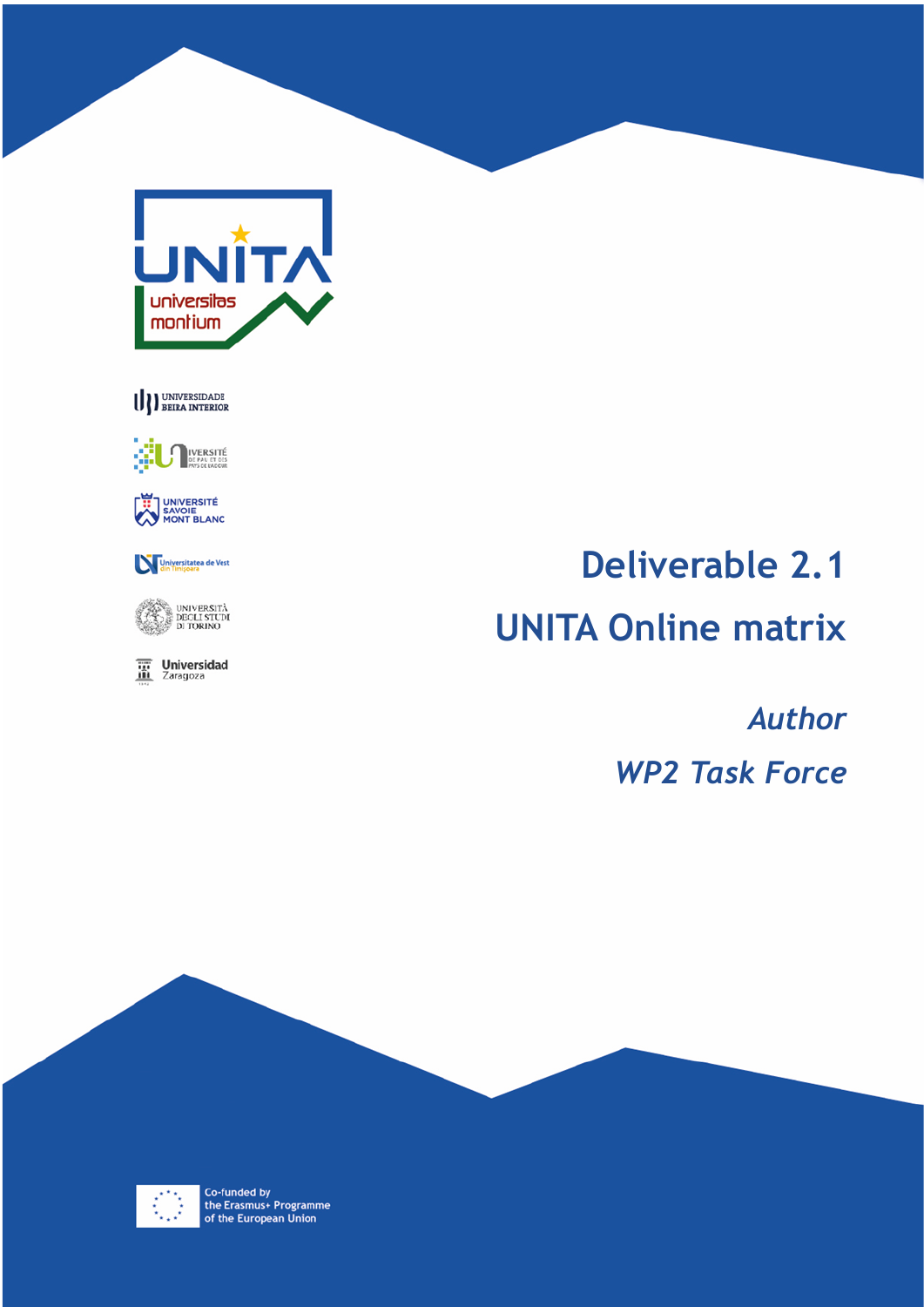| <b>Project Acronym</b>        | <b>UNITA</b>                                                  |
|-------------------------------|---------------------------------------------------------------|
| <b>Project Title</b>          | <b>UNITA - Universitas Montium</b>                            |
| <b>Document Author</b>        | WP2 UNITA Teaching and learning: flexible and student-centred |
| <b>Project Coordinator</b>    | Maurizio De Tullio                                            |
| <b>Project Duration</b>       | 36 months                                                     |
| Deliverable No.               | 2.1.1 Online Matrix                                           |
| Dissemination level *         | PU                                                            |
| <b>Work Package</b>           | $\overline{2}$                                                |
| <b>Task</b>                   | 2.1.1                                                         |
| Lead beneficiary              | Université Savoie Mont Blanc                                  |
| Due date of deliverable       | 31/10/2021                                                    |
| <b>Actual submission date</b> | 30/10/2021                                                    |
| <b>Document version</b>       | 1.0                                                           |

\* PU = Public; PP = Restricted to other programme participants (including the Commission Services); RE = Restricted to a group specified by the consortium (including the Commission Services); CO = Confidential, only for members of the consortium (including the Agency Services)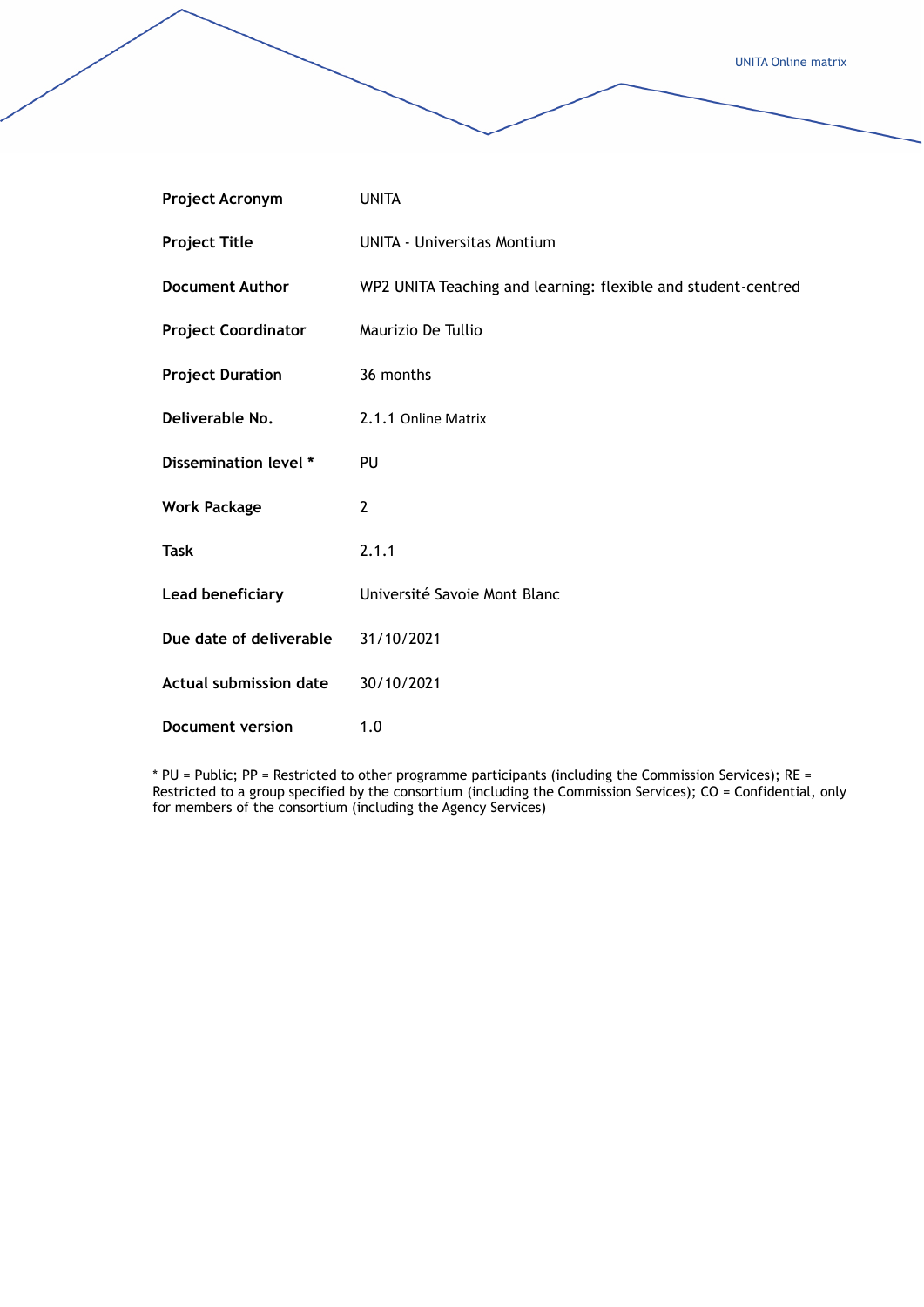## **Abstract**

This document outlines the implementation of "the matrix" as the basic material used for developing faster recognition tracks.

The content of the matrix is gathered in a spreadsheet, available on the Datacloud WP2 folder.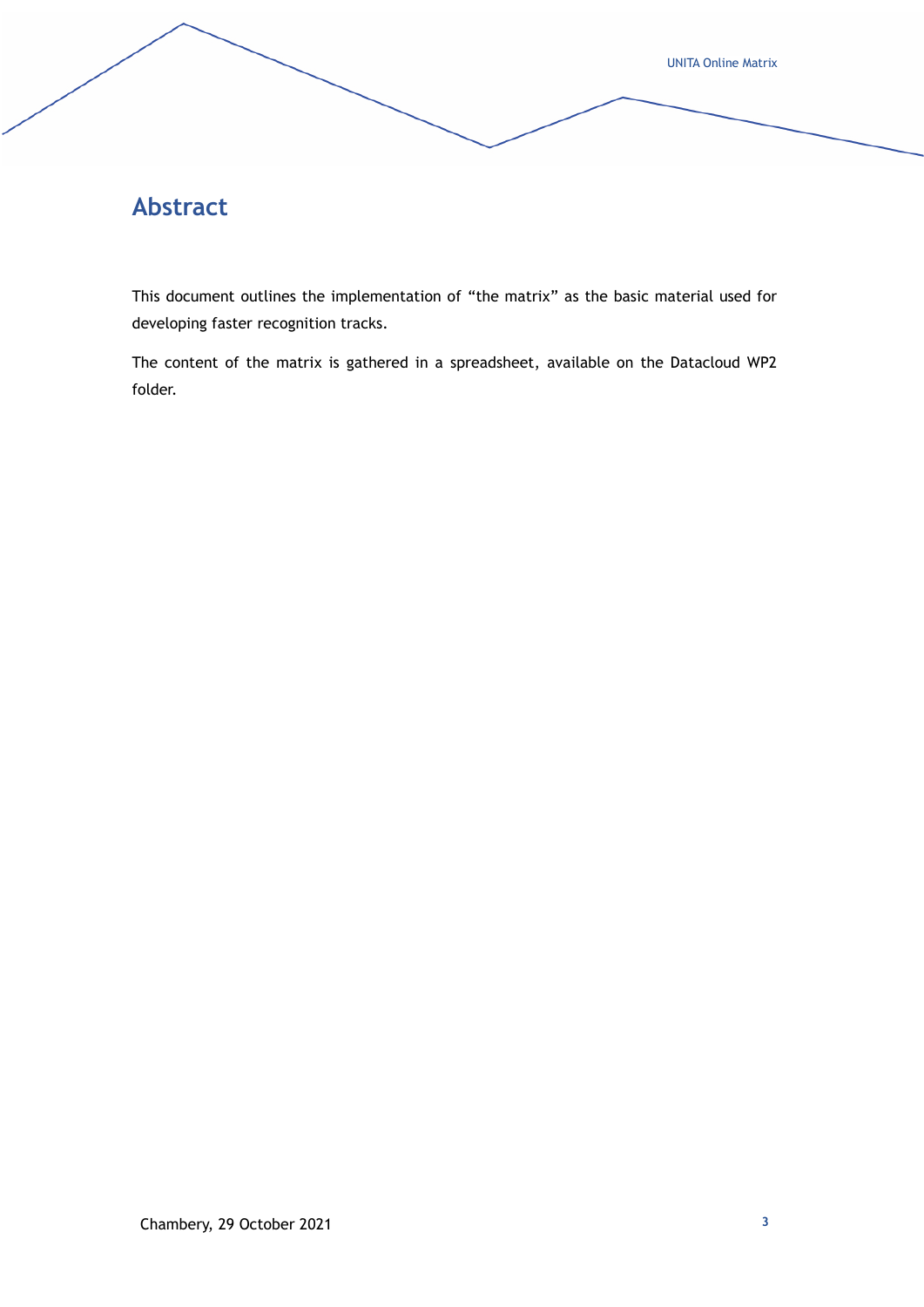# **Summary**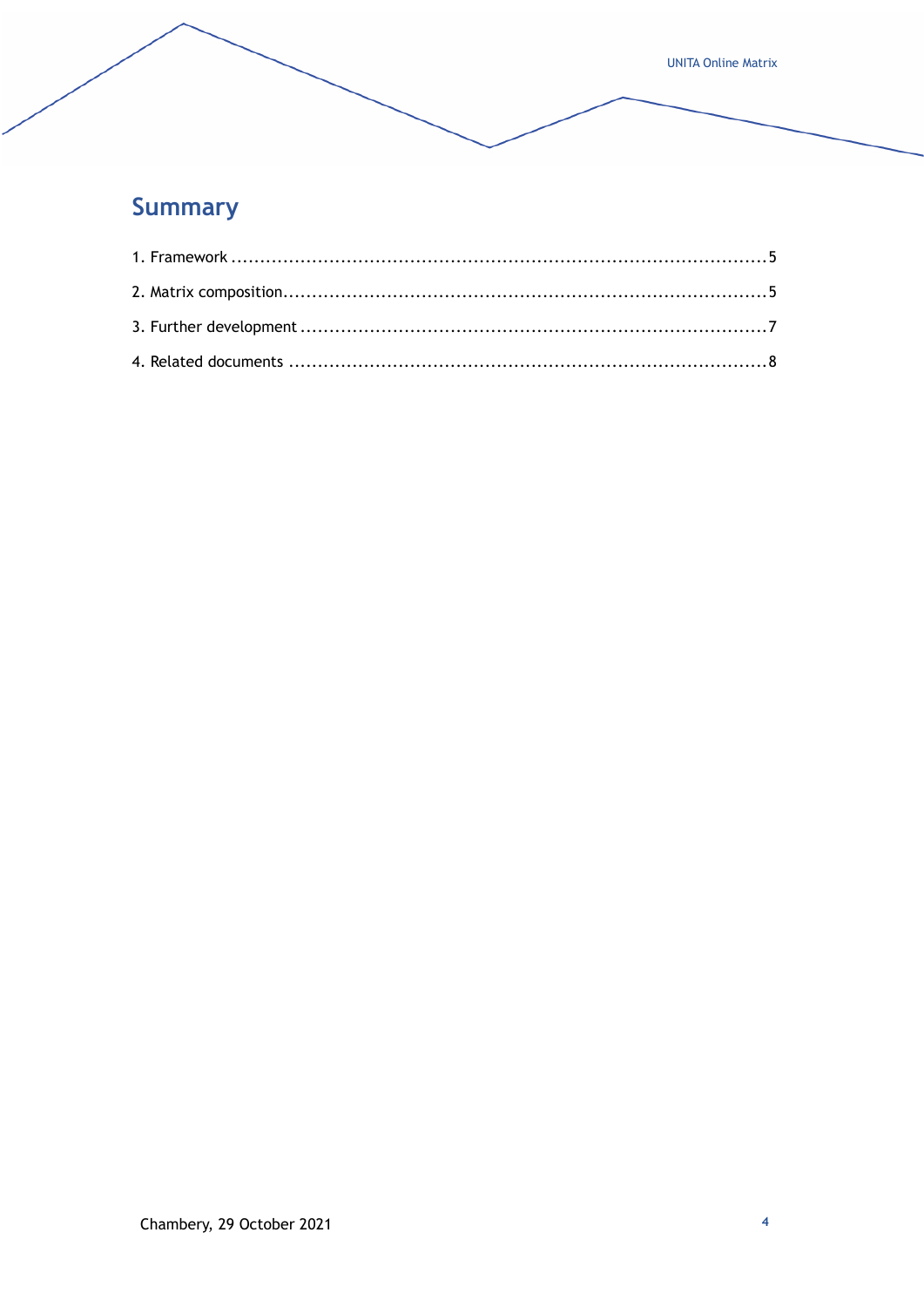#### <span id="page-4-0"></span>**1. Framework**

The application for the constitution of the UNITA - Universitas Montium alliance foresaw, from the outset, a set of tasks to be carried out by Work Package 2 in relation to Supporting the personalisation and recognition of study paths as follows:

*With the aim of removing any obstacle to mobility the UNITA offices cooperate to prepare an online matrix matching recognizable activities and subjects in the three thematic areas offered at the UNITA universities for each academic year.*

*The contents of the matrix are drafted in cooperation with Educational offices, published on the virtual campus at M12 and cross-checked at least three months before the beginning of each semester. Issues concerning different levels of implementation of three-cycle education will be taken into account.*

Thus, following the scope of the established tasks, the following strategic plan has been followed:

- 1. In order to identify the study programmes related to one of the 3 strategic areas circular economy, cultural heritage and renewable energy-, each institution defined the selection principle for both the degrees and the subjects.
- 2. An extraction from the data base has been performed yielding the matrix. This matrix corresponds to the result of the task T2.1.1. It contains information exposed on an attached spreadsheet.

#### <span id="page-4-1"></span>**2. Matrix composition**

In its first-year version, UNITA matrix has been composed following these principles:

- 1. Identify the Master's programmes in relation to one of the 3 thematic areas.
- 2. Identifying the Bachelor study programmes that lead to the above Master study programmes.

However, the relation that indicates whether or not a Master's programme is related to one a thematic domain was not clarified. The reason is directly related to the process of collecting the information: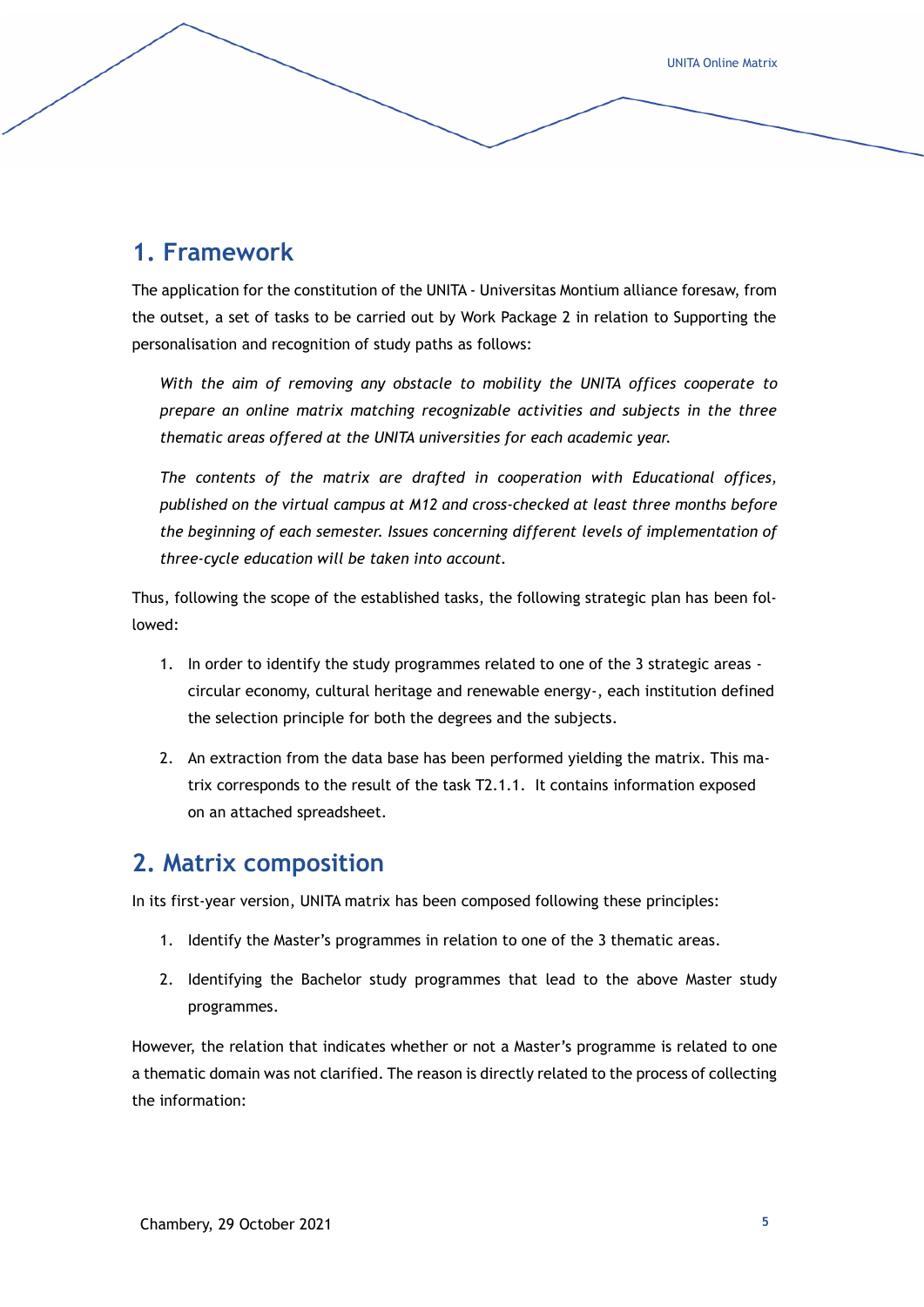- In some cases a questionnaire was sent to teachers asking them if they considered their Degrees belonged in the thematic domain.
- In some other cases, if the description of the study programme mentioned a key-word related to a thematic domain, the study programme was selected. But even by this process, the set of key-words related to a thematic field had to be undertaken by a relevant teacher. From one institution to another, the set of key-words may not be the same.

In the same manner, the rules for the selection of subjects differed a lot from one institution to another. A major obstacle was related to the data collection process.

The current matrix is composed by 532 study programmes and 2927 subjects. The details are given in Table 1, even though the content of the matrix is included in the attached spreadsheet.

|  |  | Table 1: Number of entries in the matrix |  |  |  |  |  |
|--|--|------------------------------------------|--|--|--|--|--|
|--|--|------------------------------------------|--|--|--|--|--|

|                                     | UBI | <b>UNIZAR</b> | <b>UPPA</b> | <b>USMB</b> | <b>UNITO</b> | <b>UVT</b> | Total |
|-------------------------------------|-----|---------------|-------------|-------------|--------------|------------|-------|
| <b>Bachelor study</b><br>programmes | 28  | 61            | 6           | 10          | 45           | 68         | 218   |
| Master study programmes             | 42  | 63            | د           | 20          | 68           | 88         | 314   |
| Bachelor level - subjects           | 106 | 833           | 9           | 466         | 269          | 119        | 1802  |
| Master level - subjects             | 71  | 129           | 11          | 600         | 244          | 70         | 1125  |

In addition to the standard information items (University, Faculty, Department, Study cycle, Name, ISCED code, Number of ECTS), the teaching language and the admission requirements are provided.

Some of these data items can be obtained directly from the syllabus. They will be used in the interactive cartography (T5.2.1) to identify recognition tracks.

*Table 2: sources for study programmes and subjects*

|               | Link                                                         |
|---------------|--------------------------------------------------------------|
| <b>UBI</b>    | http://www.ubi.pt/en/courses#1o_Ciclo                        |
|               | Bs: https://estudios.unizar.es/estudio/lista-ramas?tipo_id=5 |
| <b>UNIZAR</b> | Ms: https://estudios.unizar.es/estudio/lista-ramas?tipo_id=6 |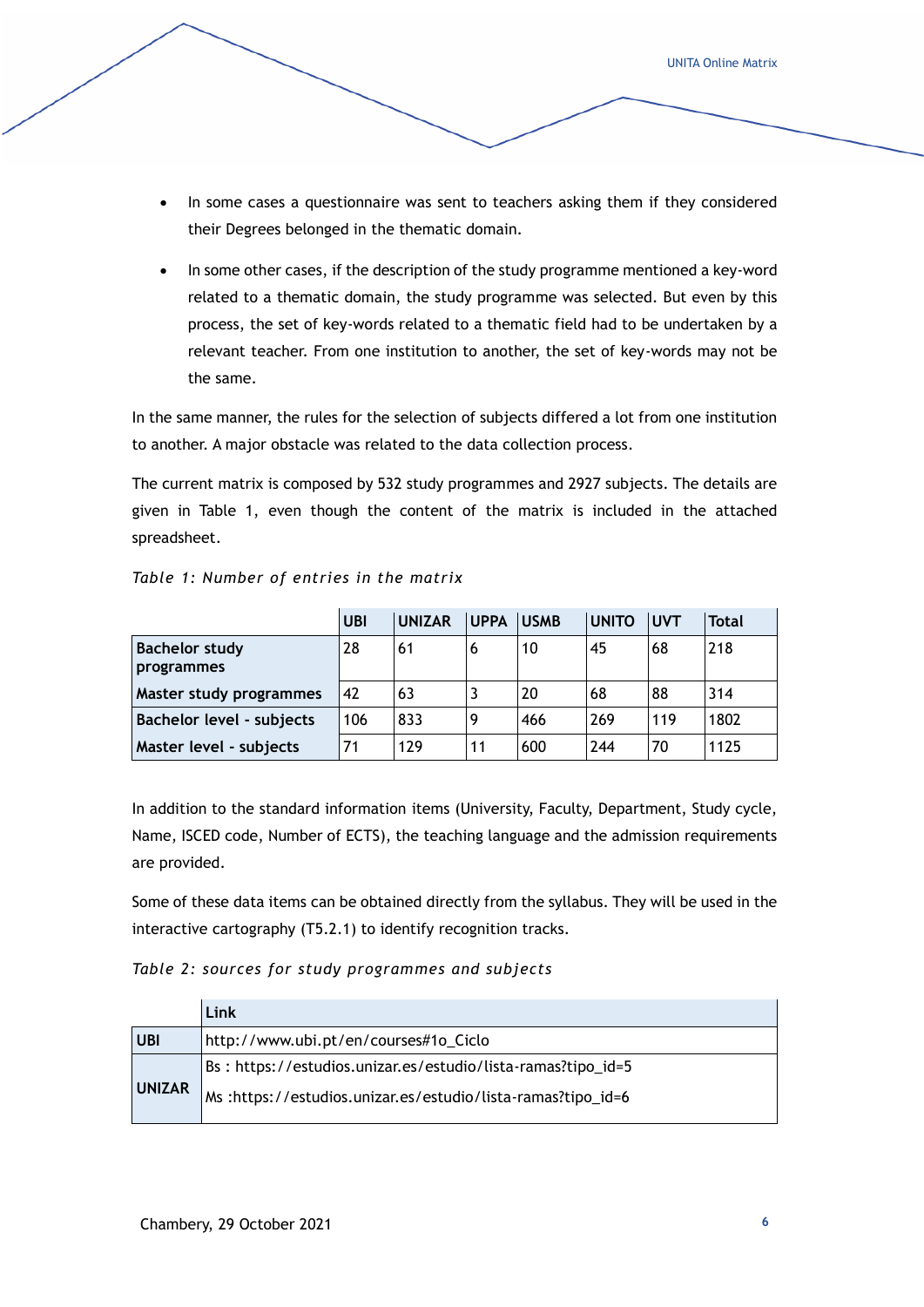|              | Link                                                                                                       |  |  |  |
|--------------|------------------------------------------------------------------------------------------------------------|--|--|--|
|              | PhD: https://escueladoctorado.unizar.es/es/programas-doctorado-universidad-<br>zaragoza                    |  |  |  |
| <b>UPPA</b>  | https://formation.univ-pau.fr/fr/catalogue/toutes-les-formations.html                                      |  |  |  |
|              | https://formations.univ-smb.fr/fr/rechercher.html                                                          |  |  |  |
| <b>USMB</b>  | https://www.univ-smb.fr/wp-content/uploads/2021/02/guide-interactif-for-<br>mations-usmb.pdf               |  |  |  |
| <b>UNITO</b> | https://en.unito.it/studying-unito/programs/degree-programs                                                |  |  |  |
|              | Bs: https://admitere.uvt.ro/procesul-de-admitere/programe-<br>studii/?sort=random&ciclul-de-studii=licenta |  |  |  |
| <b>UVT</b>   | Ms: https://admitere.uvt.ro/procesul-de-admitere/programe-<br>studii/?sort=random&ciclul-de-studii=master  |  |  |  |

#### <span id="page-6-0"></span>**3. Further development**

After having completed the work, the following issues can be identified:

- The current version of the matrix contains information related to educational programmes of the academic year 2021-2022. In some universities, study programmes have been updated and the current content of the matrix may be obsolete as of next academic year.
- The extraction of information items from the data bases must be done by an automatic computerised process. Especially if the matrix has to be extended to other thematic domains. However:
	- the institutions do not use the same digital tool for managing their educational offers. There is a strong issue about the inter-operability of the digital systems.
	- The selection rules or principles imply it is necessary to agree on a perimeter about what can be considered as related to a thematic domain and what cannot. This perimeter may differ from one institution to another.